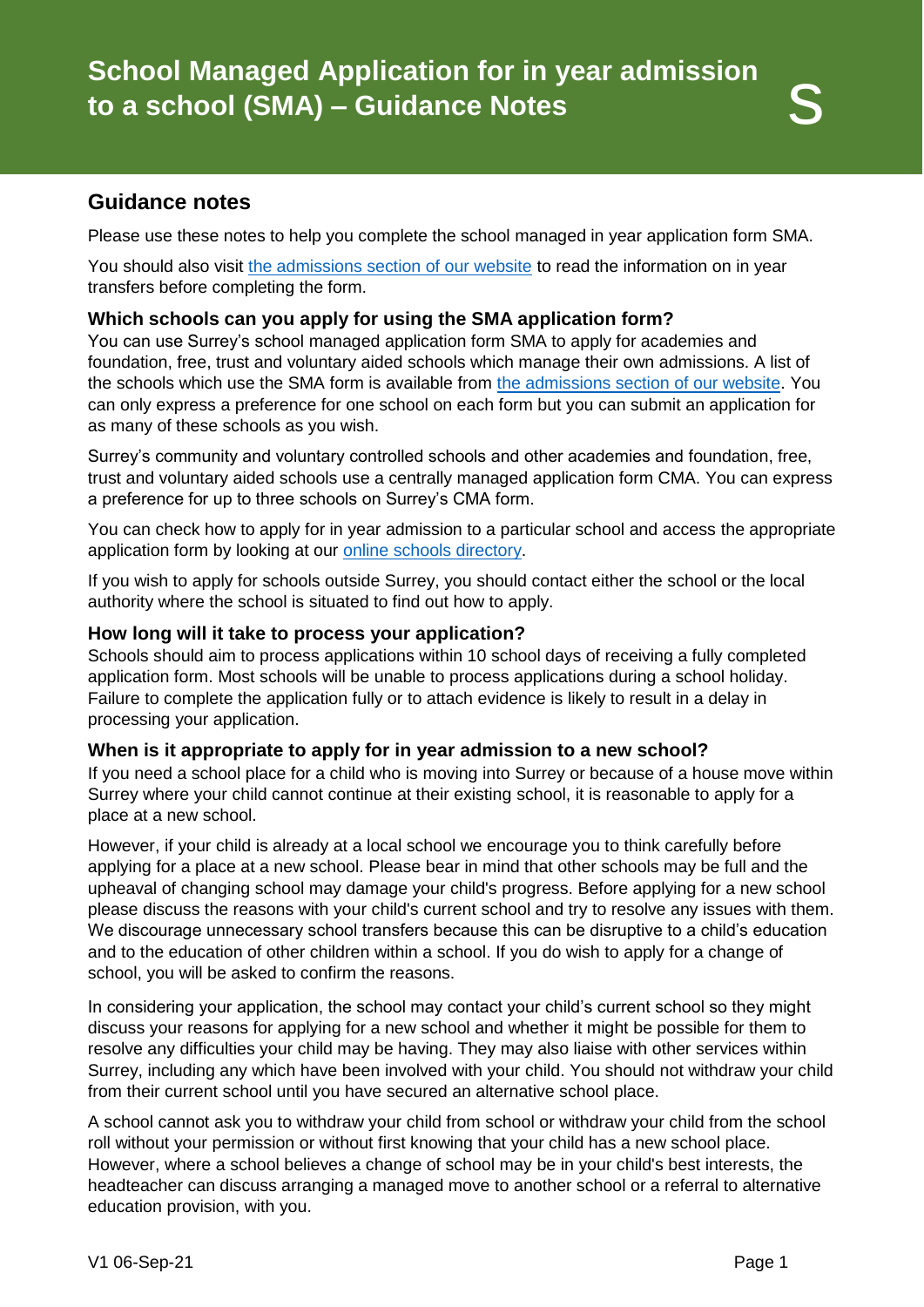# **Guidance on completing the SMA application form**

Please make sure that you complete all sections of the form fully and sign the declaration. If you leave any of the questions unanswered or if you fail to provide supporting information, it is likely to cause a delay in your application.

These notes should help you with some of the questions on the form. If you are unsure of the answer to any of the questions, please contact Surrey's Admissions team on 0300 200 1004 (Mon-Fri, 9am-5pm) or visit [the admissions section of our website.](http://www.surreycc.gov.uk/admissions)

### **1a) Does the child have an Education, Health and Care plan (EHCP)?**

• If the child has a current Education, Health and Care Plan you should not complete the CMA form. Instead, you should contact the Special Educational Needs team for the local authority in which the child lives for details on changing school.

• If the child has special educational needs and disability but does not have a current Education, Health and Care plan you should answer 'No' to this question and continue completing the form.

## **1b) Is the child currently in the care of a local authority?**

If the child is in local authority care (eg foster care) you should not complete this form. Instead the child's social worker should complete Surrey's separate form, 'Child in care application for in year admission to school'. By law, children in care receive top priority for admission to school. It is therefore important that the social worker completes the correct application form.

### **1c) Has the child previously been in care and did they leave care through adoption, a special guardianship order or a child arrangements order or were they child adopted from state care outside England?**

If the child was previously looked after but left care through adoption, a special guardianship order or a child arrangements order or if they were adopted from state care outside England, you must indicate this on the application form and provide supporting evidence from their social worker. By law, children who were previously looked after (included those adopted from state care outside England) receive top priority for admission to school and it is therefore important that this is declared on the application form.

# **1d) Do you need a school place within the next four school weeks?**

Applications can only be made up to four school weeks in advance of a place being required (although see exceptions below). If you apply more than four school weeks in advance, your application will not be processed and you will be asked to reapply when the four week timeframe has been reached. This is because school places cannot be reserved and we must ensure we process your application based on the most up to date information.

Exceptions apply for:

- Members of the Armed Services and Crown Servants who are being relocated to the area, for whom applications may be processed up to four months in advance of a move (see question 7i).
- Applicants who are seeking a school place for a child from the beginning of the Autumn term, for whom applications may be processed from the beginning of July.

### **2 Child's details**

Please complete the child's details fully in sections 2a) to e).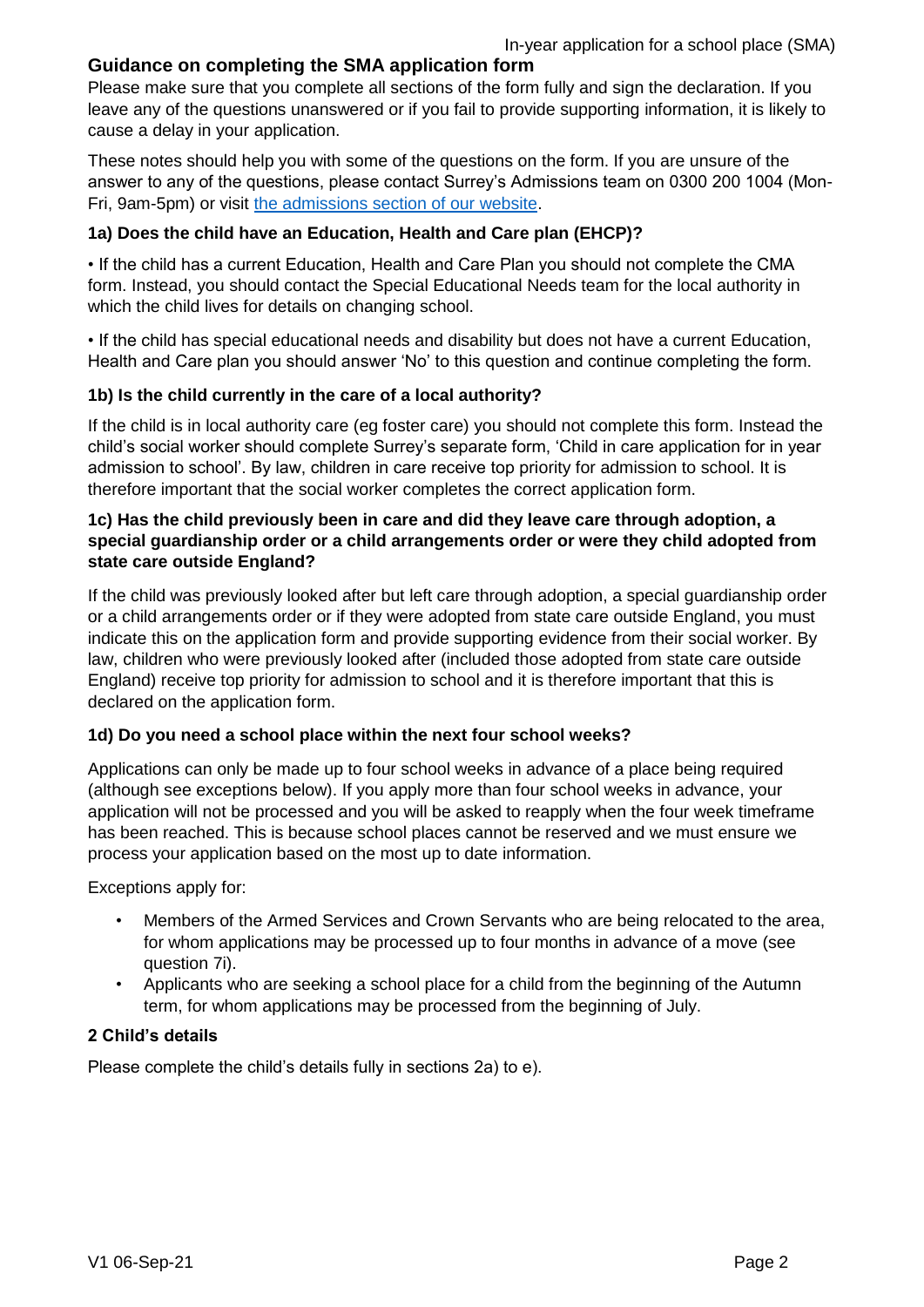# **2f) Child's home address**

Please write the child's full address including the postcode.

The child's home address excludes any business or childminder's address and must be the child's normal place of residence. It also excludes any relative's address unless the child lives at that address as their normal place of residence. Where the child is subject to a child arrangements order and that order stipulates that the child will live with one parent/carer more than the other, the address to be used will be the one where the child is expected to live for the majority of the time. For other children, the address to be used will be the address where the child lives the majority of the time. In cases where the child spends an equal time between their parents/carers, it will be up to the parent/carers to agree which address to use. Where a child spends their time equally between their parents/carers and they cannot agree on who should make the application, we will accept an application from the parent/carer who is registered for child benefit. If neither parent/carer is registered for child benefit we will accept the application from the parent/carer whose address is registered with the child's current school.

We will not generally accept a temporary address if the main carer of the child still possesses or rents a property that has previously been used as a home address, nor will we accept a temporary address if we believe it has been used solely or mainly to obtain a school place when an alternative address is still available to that child.

In order to ensure fairness to all children applying for a school place, we reserve the right to check details submitted by parents/guardians against council and school records.

Documentary evidence confirming address details must be provided with the form. This should be a copy of your current council tax bill or a signed tenancy agreement along with one other form of evidence, such as a recent utility bill.

Any offer based on where the child lives is conditional on the child being resident at the declared address on the date an offer is made. You must tell us if the child moves address after you have made your application.

Any offer of a school place made on the basis of false information may be withdrawn, even if the child has already started at the school.

# **2g) Date the child moved to this address.**

Please include the date the child moved to this address and, if it was less than two years ago, include the child's previous address in section 2i).

# **3a) Is the child currently in the United Kingdom?**

Applications for a school place for children who are not yet in the United Kingdom can be made up to four weeks before their expected arrival date. You must provide evidence of the date of their arrival/return to the United Kingdom with your application.

When making an application for a school place , it is the responsibility of the parent/carer to ensure that their child has a right, under their visa entry conditions, to study at a school and that they will not be contravening the conditions of any visa or United Kingdom immigration law if they take up the school place.

### **3b) Is the child in the United Kingdom on a temporary visit?**

Children in the United Kingdom on a temporary visit are not generally entitled to receive state education. Exceptions may apply to children who have the right of abode in the United Kingdom, but normally only if they are expected to remain in the United Kingdom for more than three months.

### **4a) Name and address of current school**

Please confirm the name and address of the child's current school. If the child is not currently on roll at any school you should put not applicable (N/A) in this section but you must include details of previous schools in section 4c).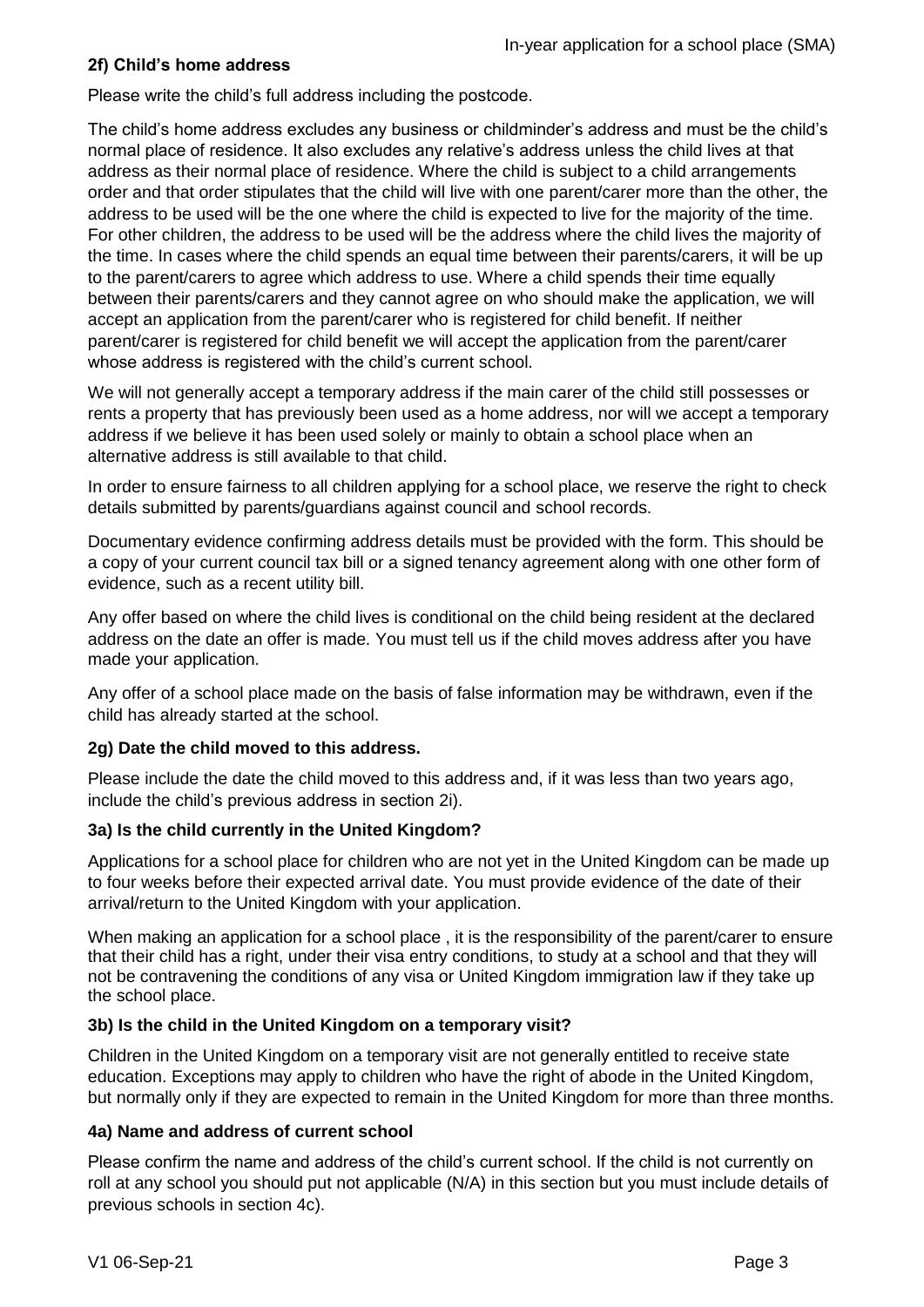## **4b) Date started at current school**

Please enter the date that the child first started at the school named in section 4a).

### **4c) Other schools attended**

Please include details of all other schools attended before the child started at their current school. You must include dates of attendance. Please continue on a separate sheet of paper if necessary.

# **4d) Reason for applying for a change of school (or reason for leaving previous school)**

Please give the reasons why you wish the child to change school. If it is to do with difficulties in their current school, you should include details of what you have done to try and resolve those difficulties. If the child is not currently in school, you should provide the reasons for leaving their previous school. Please continue on a separate sheet of paper if necessary.

## **5. School preference**

You can only name one school on the SMA application form.

If you wish to apply for other schools you must complete a separate application form.

If you wish to apply under a school's exceptional social or medical criterion where it applies, you must indicate this in section 5 and provide additional information and professional written evidence to support your case.

In order to be considered for sibling priority where it applies, you must provide details of any siblings for whom you wish to claim sibling priority.

You can include reasons for naming a preference, but you are not required to do so.

## **6. Fair access admissions**

Fair access questions are asked on the application form in order to identify applicants who may be eligible to be placed through Surrey's fair access protocol if a place cannot be offered under the inyear process. The fair access protocol ensures that vulnerable and unplaced children, who aren't successful in gaining a place through the normal in-year admissions process, are offered a place at a suitable school within 20 school days. This includes admitting children above the published admission number to schools that are already full

You are asked to answer these questions accurately and honestly to ensure that unplaced and vulnerable students are placed quickly and appropriately in school and that support is identified at the earliest stage.

### **7. Parent/guardian/carer details**

Please complete your contact details in sections 7a) to f).

# **7g) Relationship to child**

Please confirm your relationship to the child, eg mother, father, aunt, uncle, grandparent, family friend. If you are not the child's parent and the child is not under the care of a local authority, please supply a letter from the parent to explain the circumstances and why the child lives with you or a copy of the official documentation that indicates that you have parental responsibility for the child.

# **7h) Do you have parental responsibility for this child?**

Please confirm if you have parental responsibility for the child. Parental responsibility is defined by the Children Act 1989 and amended by the Adoption and Children Act 2002. For children born prior to 1 December 2003, the child's natural mother acquired parental responsibility automatically at birth. The child's natural father only acquired parental responsibility if he was married to the mother at the time of birth or if they married subsequently.

For children born since 1 December 2003, a child's natural father will also have parental responsibility if he jointly registered as the child's natural father following the child's birth.